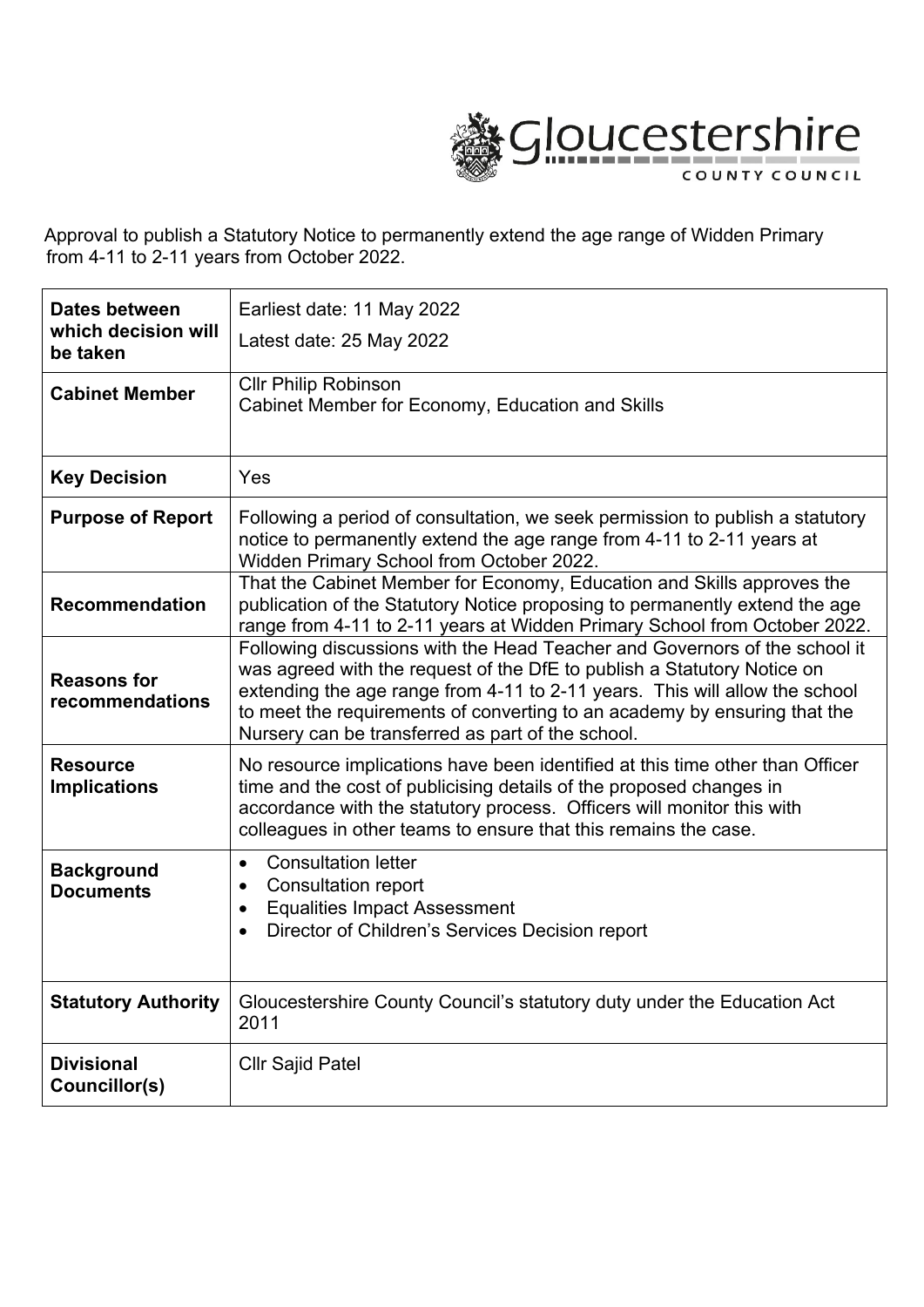| <b>Officer</b>  | Any representations should be sent to:                                                                                                       |
|-----------------|----------------------------------------------------------------------------------------------------------------------------------------------|
|                 | Name: Tracy Eales, Education Planning Manager<br>Tel. no: 01452 328677<br>Email: tracy.eales@gloucestershire.gov.uk<br>By 5pm on 10 May 2022 |
| <b>Timeline</b> | If recommendations are accepted:<br>Publish Statutory Notice - June 2022<br>Final decision on expansion - August/September 2022              |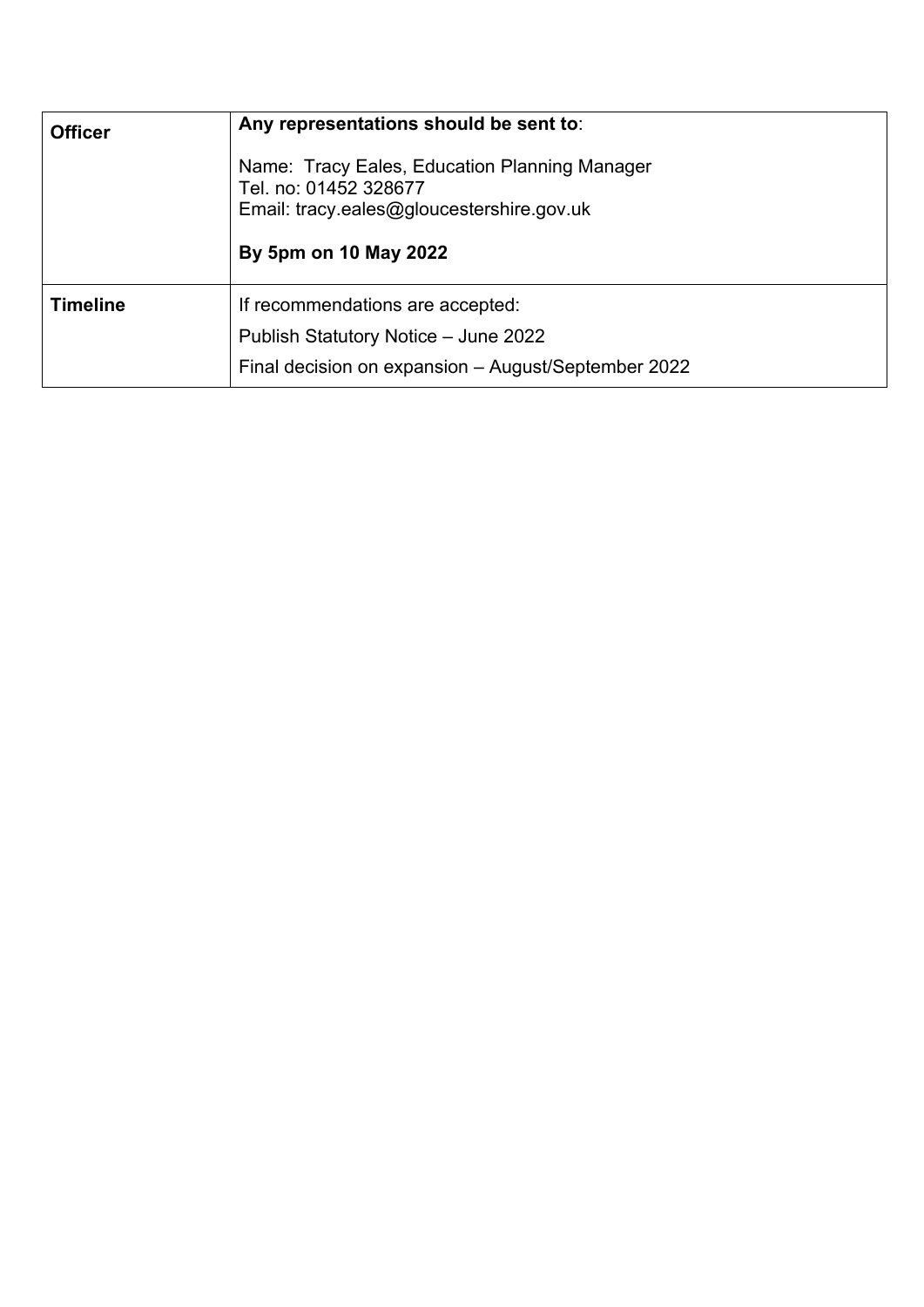## **1. Background**

- 1.1 In accordance with the School Organisation (Prescribed Alterations to Maintained Schools) (England) regulations 2013, changes to the age range of 1 year or more requires a statutory process of consultation, consideration of representations and decision by the Local Authority about whether to implement the changes.
- 1.2 Widden Primary School is a Community school and in the process of converting to an academy. The school caters for children aged 4-11 and has a Nursery within the school grounds. However, pupils at the Nursery are not currently on the school roll. Funding is paid into the main School budgets via a journal payment and a separate cost code set up for the Nursery Funding Money. The Department for Education has approached the County Council requesting the Council to exercise its statutory powers to extend the age range of the school to begin the process of academisation. If agreed, following consultation, this will enable the nursery to be integrated during the academy conversion process to avoid it remaining a separate entity from the school.
- 1.3 The proposal being presented here is to enable the statutory process of consultation to be undertaken to enable the Council to consider extending the school's age range.
- 1.4 If the proposal to extend the school's age range proceeds, following the statutory consultation process, 2-3 year olds would then be on the school roll and will be included in the school census. Parents will still need to make a separate application to Gloucestershire County Council for a place in the Reception class.
- 1.5 The Nursery provisions for the 2 and 3 year olds are led by suitably qualified staff. Gloucestershire's Early Years and Childcare Service is supportive of this proposal. As there is no change in the physical premises planning consent is not required and there will be no effect to the school's Published Admission Number for school aged children, nor any change to the school's net capacity.

## **2. Options**

- 2.1 There are 2 options open for the Cabinet Member for Economy, Education and Skills to consider:
	- 1) To publish a Statutory Notice to permanently extend the age range of Widden Primary School from 4-11 to 2-11 years from October 2022.
	- 2) Not to publish a Statutory Notice to extend the age range of Widden Primary School from 4-11 to 2-11 years from October 2022.

## **3. Risks**

3.1 Should the DfE grant an Academy order, the conversion process will be completed by the DfE in parallel with the age range extension. If the order is not forthcoming, then the age range extension will not come into effect. Should the Council not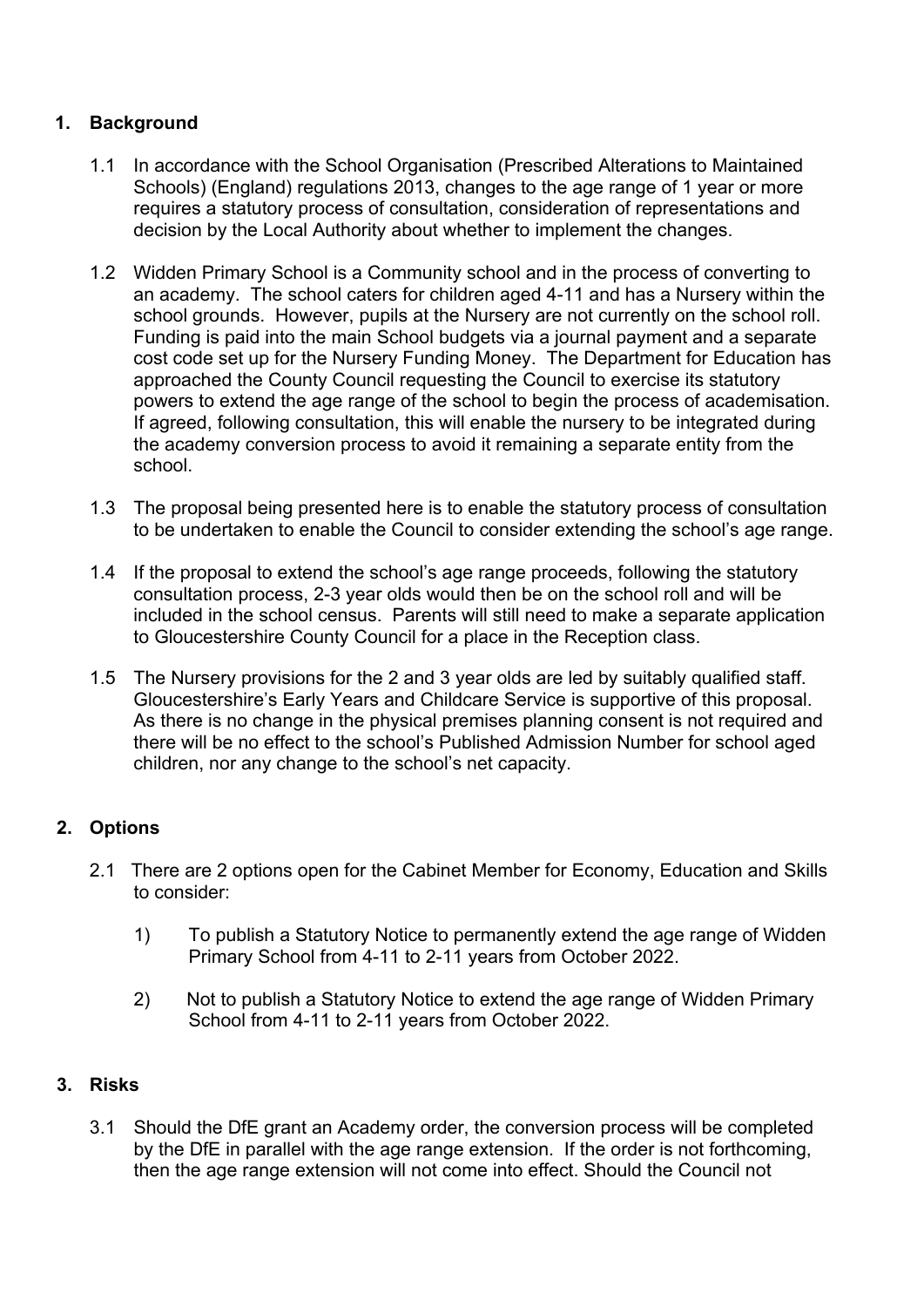undertake the process to extend the age range of the school the Nursery will not transfer with the school on conversion to an academy and the Nursery could close and leave a shortfall nursery places.

#### **Mitigation**

3.2 The Lead Cabinet Member for Economy, Education and Skills to approve the publication of a Statutory Notice to extend the age range, enabling the nursery to be transferred as part of the school.

#### **4. Financial implications**

4.1 No financial implications have been identified at this time other than Officer time and the cost of publicising details of the proposed changes in accordance with the statutory process. Officers will monitor this will colleagues in other teams to ensure that this remains the case.

#### **5. Climate change implications**

5.1 There are no climate change implications of making this decision.

#### **6. Equality implications**

- 6.1 An Equalities Impact Assessment has been produced. The proposal does not discriminate against any of the protected groups and actively seeks to improve outcomes for children.
- 6.2 The Cabinet Member should read and consider the Equalities Impact Assessment in order to satisfy themselves as decision makers that due regard has been given.

# **7. Data Protection Impact Assessment (DPIA)**

## **implications**

8.1 There are no Data Protection considerations to note.

## **8. Social value implications**

8.1 Supporting the work of the School, Governors and DfE to improve outcomes for the children at the school. They have identified that Academy conversion is the best option going forward and this process will support that.

#### **9. Consultation feedback**

9.1 The Council received a total of 4 responses to the consultation.